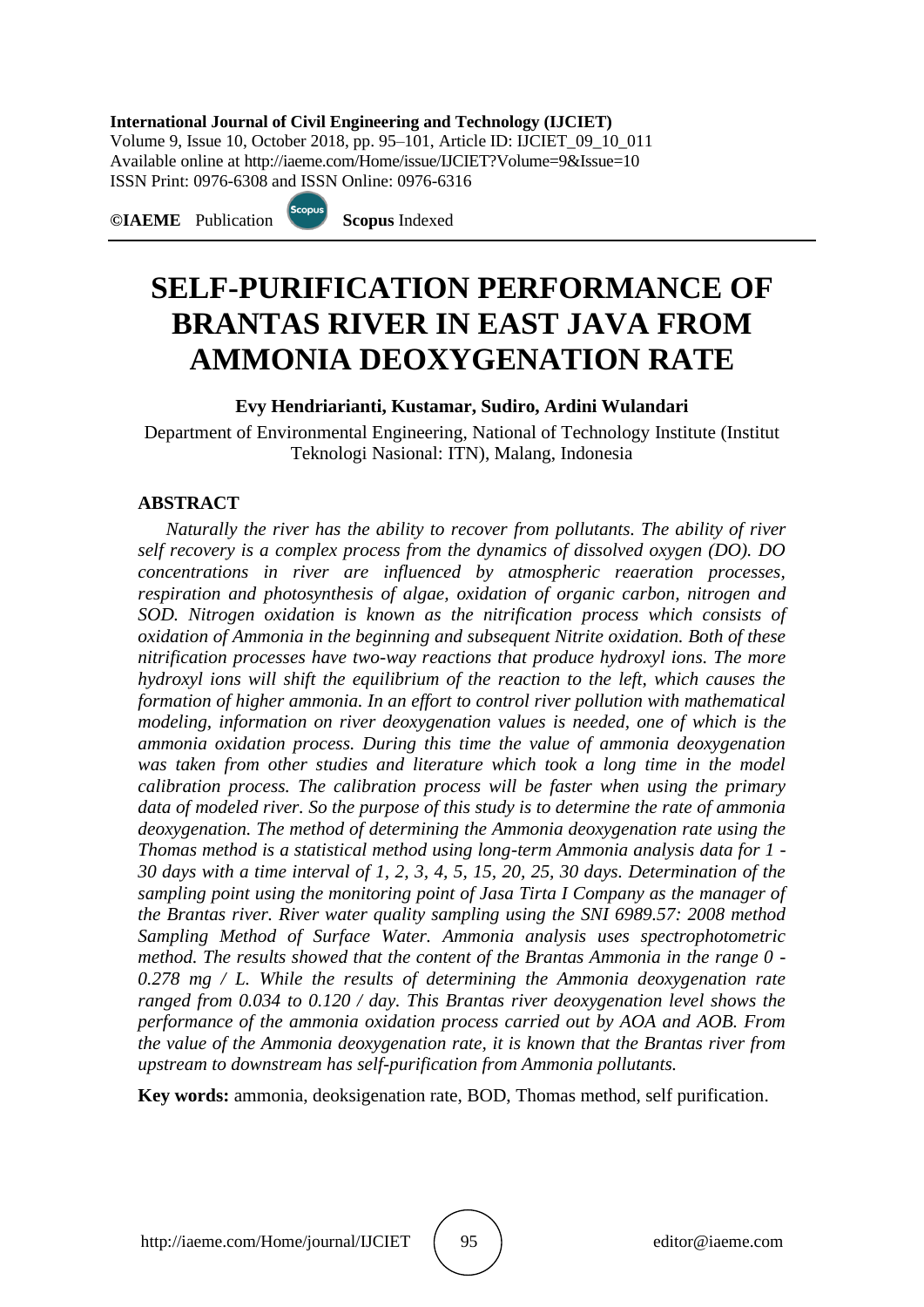**Cite this Article:** Evy Hendriarianti, Kustamar, Sudiro, Ardini Wulandari, Self-Purification Performance of Brantas River in East Java from Ammonia Deoxygenation Rate, *International Journal of Civil Engineering and Technology (IJCIET)* 9(10), 2018, pp. 95–101. http://iaeme.com/Home/issue/IJCIET?Volume=9&Issue=10

#### **1. INTRODUCTION**

Rivers naturally have the ability to recover from pollutant. This ability determines the sustainability of the river as a natural resource (Dewata, 2018). The preservation of the river provides maximum carrying capacity for the welfare of human life (Dou, et al., 2015; Wang, 2015). The ability to recover from pollutants is known as self purification. So that in the effort to conserve the river, research on self-purification continues to develop in the world.

The ability to recover the river is determined by the availability of dissolved oxygen. Kinetics of river dissolved oxygen are very important in the river's self-recovery ability. The oxygen kinetics dissolved by the river is a complex system of reaeration, photosynthesis and algae respiration, carbon oxidation (Ludang and Mangkoedihardjo, 2009; Mangkoedihardjo, 2007), nitrification and SOD proceses (Palmer, 2001).

One process in the river dissolved oxygen kinetics is Ammonia oxidation which is an aerobic reaction. Nitrobacter bacteria use oxygen to decompose ammonia to nitrite. The level of reduction of dissolved oxygen for the Ammonia oxidation process was the goal in this study.

Ammonia deoxygenation value is needed in modeling river water quality. The river quality model is an approach in river quality management to design management scenarios based on historical conditions. Deoxygenation value River carbon will speed up the model calibration process (Haider, 2010). The use of secondary data on Ammonia deoxygenation level requires time in the model calibration trial error process.



**Figure 1** Sampling Point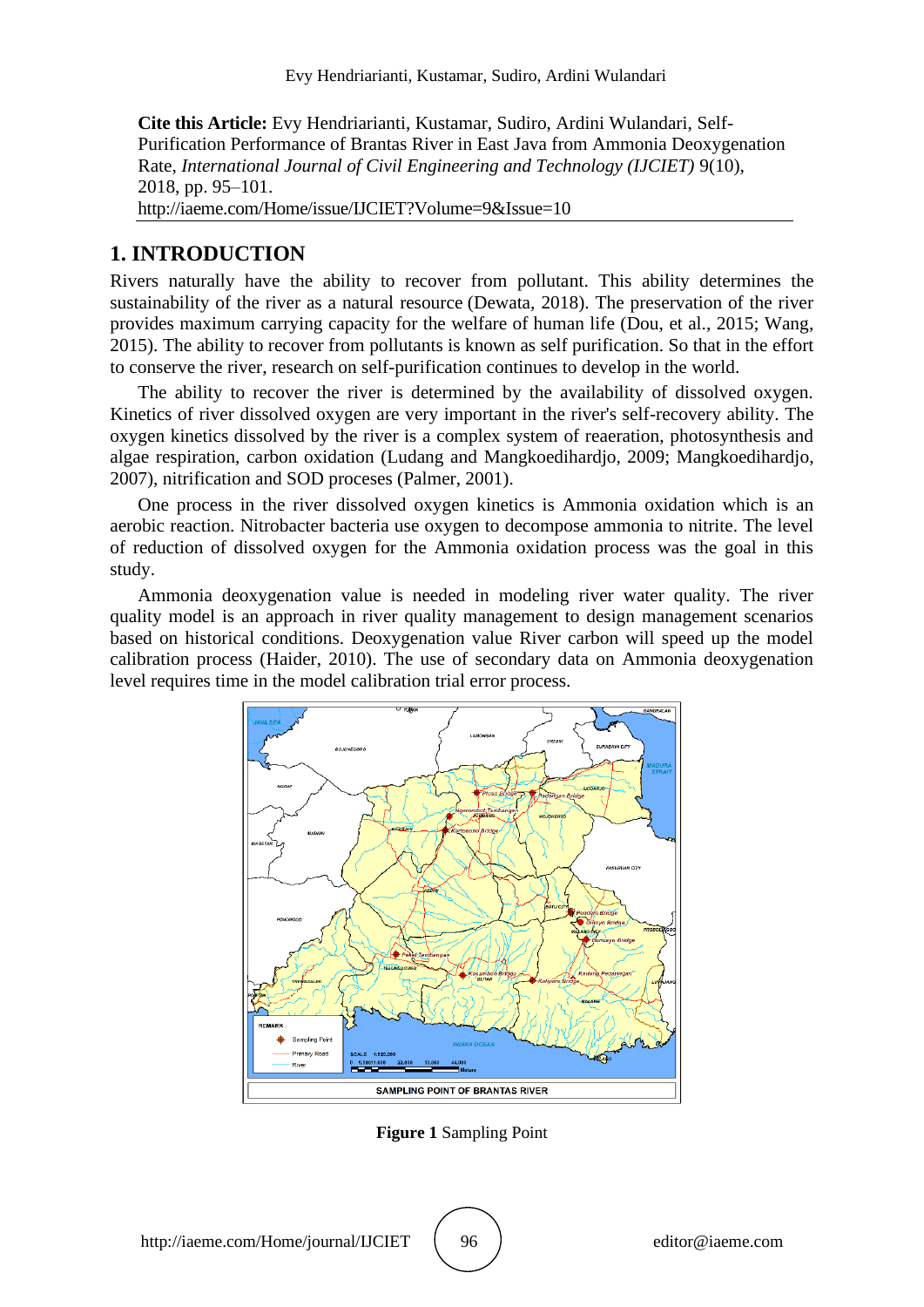In this research, Thomas method used to determine the level of Ammonium deoxygenation. Several methods of determining value of the rate of deoxygenation have been used like a method Moment, Least Square, Thomson, Iteration, Fujimoto (Singh, 2007). Besides, also used of the methods O'Connor's (Roquibul, 2006) and Streeter Phelps formula (Singh, 2007) From some of these methods, the non-linear regresion method, Least Square and Thomas should be the first choice in parameter estimation BOD (Oke, 2005). This research was carried out on the Brantas river in East Java Indonesia with a division of 10 segments. Upstream of the river at the sampling location of the Batu City Pendem Bridge. While downstream of the river in the Mojokerto Padangan Bridge as shown in figure 1. River water sampling is carried out in April 2018 during the dry season.

### **2. MATERIALS AND METHODS**

Sampling river water based on SNI 6989.57 : 2008 Sampling Method of Surface Water (SNI, 2008). Analysis of Ammonia for each sample using spectrophotometric method (Liang, 2016). Determination of value of deoxygenation rate of Ammonia or  $K<sub>NH</sub>$  using the method of Thomas with the following formula .

$$
(t/y)^{1/3} = 1/(2,3K_{NH}NH_0)^{1/3} + \left[ (2,3K_{NH})^{2/3}/6NH_0^{1/3} \right] t \tag{1}
$$

Plot  $(t/y)^{1/3}$  with t result slope as  $(2,3K_{NH})^{2/3}/6NH_0^{1/3}$  and intercept as  $1/(2,3K_{NH}NH_0)^{1/3}$ . Deoxygenation value,  $K_{NH}$  and  $NH_0$ , calculated using this following formula.

$$
K_{NH} = 2,61 \text{(slope/intercept)} \tag{2}
$$
\n
$$
NH_{u} = 1/(2,3 \text{ K}_{NH}.\text{intercept}^{3}) \tag{3}
$$

Thomas method is a graphical analysis based on mathematical function equations. The differential method of logarithms was developed by the Fair in 1936. This method is based on a mathematical ratio. BOD observation is required at the same time interval based on the selection of 2 (two) BOD data points at 2t and t. From here the two points of BOD and BOD separation rates can be calculated. Non-linear regression method, least squares or Thomas should be the first choice in the BOD parameter estimation. Although it can be argued that non-linear codes are harder to implement, advanced computer use and the existence of computer packages or routine estimation of non-linear parameters will be easier implementation (Oke, 2005). In determining the deoxygenation rate, long-term Ammonia data are used with Ammonia analysis time intervals in 1, 2, 3, 4, 5, 10, 15, 20, 25 and 30 days.

## **3. RESULTS AND DISCUSSION**

## **3.1. Analysis Result of Long Term Ammonia**

Ammonia analysis done by taking a long-term Ammmonia analysis with time interval 1 day , 2 days , 3 days , 4 days , 5 days , 10 days , 15 days , 25 days , and 30 days . Conducted sampling at any monitoring points at the river segments that have been determined as in Figure 1 above . The analysis result of the Brantas river Ammonia can be seen in Figure 2 below.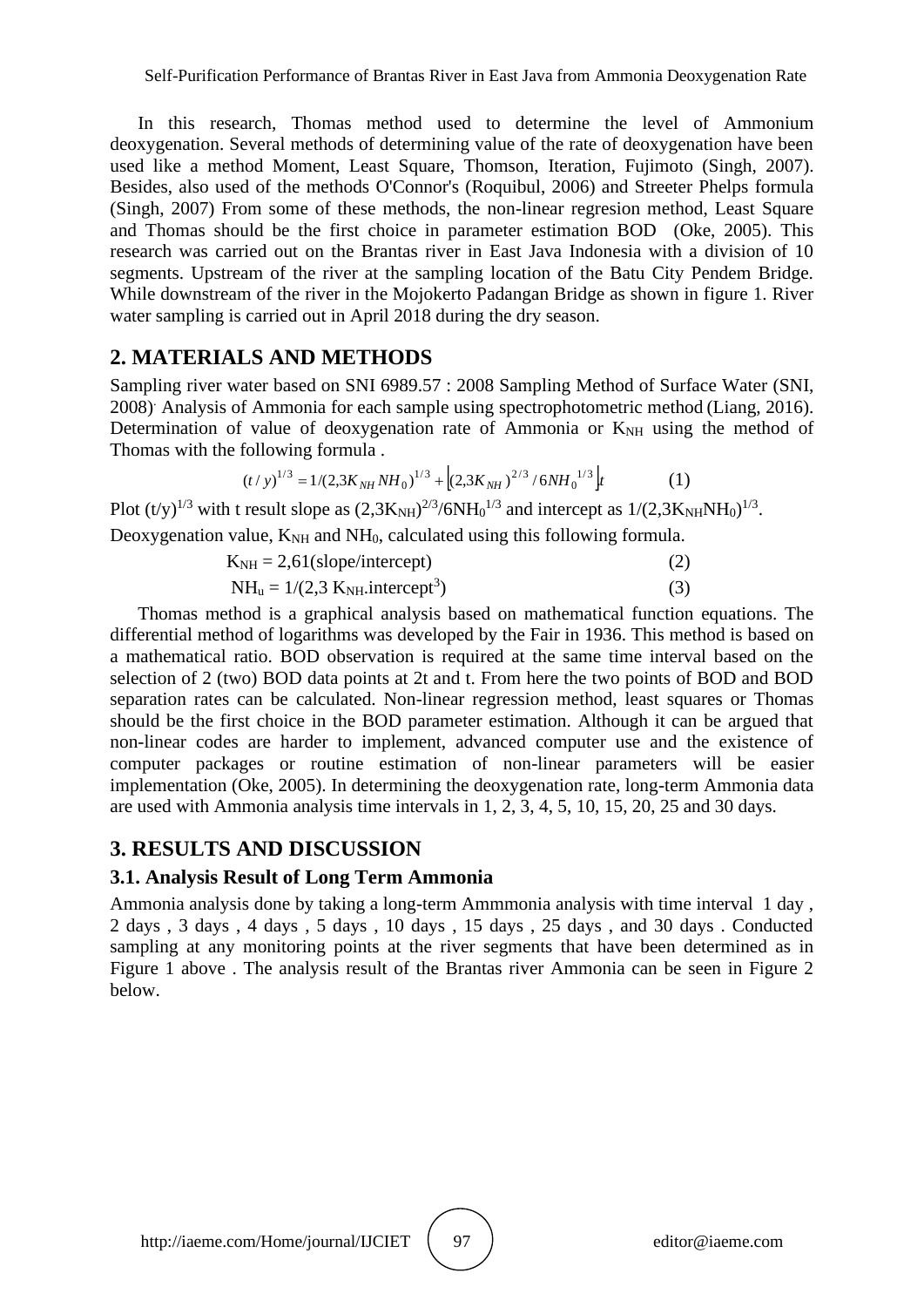

**Figure 2** Ammonia Concentration at Brantas River

Ammonia concentration in the Brantas river fluctuates from upstream to downstream as shown in Figure 2 above. The highest Ammonia concentration is found at the Bumiayu Bridge sampling location of 0.278 mg / L. Whereas the Ammonia content at the sampling point location Kedung Pendaringan and Pakel Tambangan Tambangan is not detected. The Brantas River Ammonia concentration comes from domestic, industrial and agricultural pollutants along the river flow. Ammonia is a colorless gas with a sharp odor. Ammonia reacts with water to form a weak base. The term Ammonia refers to two chemical species that balance in water (NH3 instead of NH4 + ions and ions). Ammonia tests usually measure total Ammonia (NH3 and NH4 +). Ammonia Toxicity from NH3. Generally a lot of Ammonia is more toxic at high pH. When dissolved in water, normal Ammonia reacts to form Ammonium ions with the following reactions:

$$
NH_3 + H_2O \leftrightarrow\!\! NH_4{}^+ + OH{}^-
$$

This two-way reaction causes the pH of the water to increase and water to become alkaline. Increasing hydroxyl ions will cause equilibrium to shift to the left and more Ammonia formation occurs. Ammonia and Ammonium quantity depends on pH and temperature. Ammonia is toxic to freshwater organisms at concentrations of 0.53 - 22.8 mg / L. The level of toxicity is directly proportional to pH and temperature. Plants are more tolerant than animals and invertebrates more tolerant than fish. Hatching and growth of fish are affected. Toxic concentrations of ammonia in humans cause loss of balance, convulsions, coma and death (retrieved from http://www.water-research.net/Watershed/ammonia.htm)

#### *Determination value of Deoxygenation Ammonia (KNH) and Ammonia Ultimate (NH0)*

The determination of the value of Ammonia deoxygenation  $(K<sub>NH</sub>)$  and  $NH<sub>0</sub>$  by the method of Thomas at each location of monitoring points Brantas river can be seen in Table 1 below and the graph on Figure 3.

The Brantas River Ammonia deoxygenation rates ranges from 0.034 /day to 0,120 / day except at the location of the Kalipare Bridge, the value is unknown because the long-term Ammonia analysis results from day 1 to 30 are zero. The determination value,  $\mathbb{R}^2$  is in the range 0.0025 - 0.2227 indicating the suitability of the Thomas method in determining the rates of Ammonia deoxygenation in the Brantas river.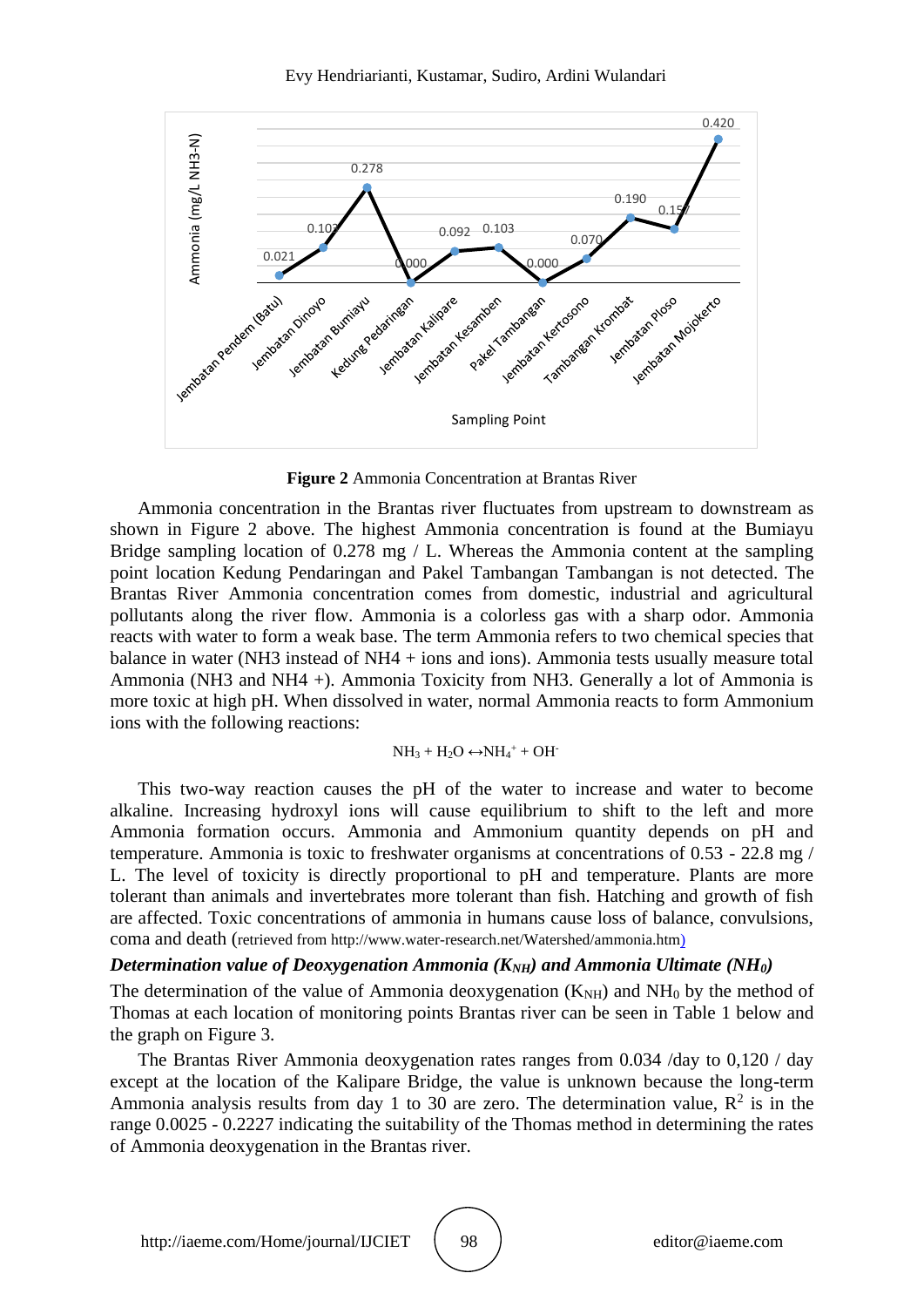| Location                    | $K_{NH}$ | NH <sub>0</sub> | $\mathbf{R}^2$ |
|-----------------------------|----------|-----------------|----------------|
|                             | /day     | mg/L            |                |
| Jembatan Pendem Batu        | 0,120    | 0,4581          | 0,1021         |
| Jembatan Dinoyo             | 0,114    | 0,319           | 0,1575         |
| Jembatan Bumiayu            | 0,077    | 3,053           | 0,044          |
| Jembatan Kedung Pedaringan  | 0,034    | 72,508          | 0,0025         |
| Jembatan Kalipare           |          |                 |                |
| Jembatan Kesamben           | 0,085    | 1,205           | 0,1077         |
| Pakel Tambangan             | 0,091    | 0,720           | 0,1378         |
| Jembatan Kertosono          | 0,095    | 0,265           | 0,2227         |
| <b>Tambangan Ngrombot</b>   | 0,098    | 37,923          | 0,0478         |
| Jembatan Ploso              | 0,095    | 0,181           | 0,1288         |
| Jembatan Padangan Mojokerto | 0,109    | 3,146           | 0,1431         |

**Table 1** Value of  $K_{NH}$  and  $L_0$ 



**Figure 3** Deoxygenation Rate of Ammonia in Brantas River

The highest value is at the point of monitoring the Jembatan Pendem which is located in the upper reaches of the Brantas River. While the lowest value is at the location of the monitoring point of the Jembatan Kedung Pendaringan. Amonium oxidation is the initial stage and limited rate of the nitrification process. Amonium oxidation can remove 10-80% of antrophogenic polutant substances of Nitrogen. In estuaries, Ammonium oxidation process can reduce the risk of eutrophication when combined with denitrification (retrieved from https://nptel.ac.in/courses/105105048/M9\_L12.pdf).

In aerobic environments, Nitrite bacteria (Nitrosomonas) convert Ammonia to Nitrite  $(NO<sub>2</sub>)$  and Nitrate bacteria convert Nitrite to Nitrate  $(NO<sub>3</sub>)$ . This process is known as nitrification. The process of Ammonia deoxygenation is carried out by microorganism on the river bed which are rarely carried out by microorganism in the water column. This is due to the slow growth rate. Ammonium oxidizing bacteria tend to attached to particles and settle together. Ammonia archea (AOA) and bacterial (AOB) are oxidizing microorganisms that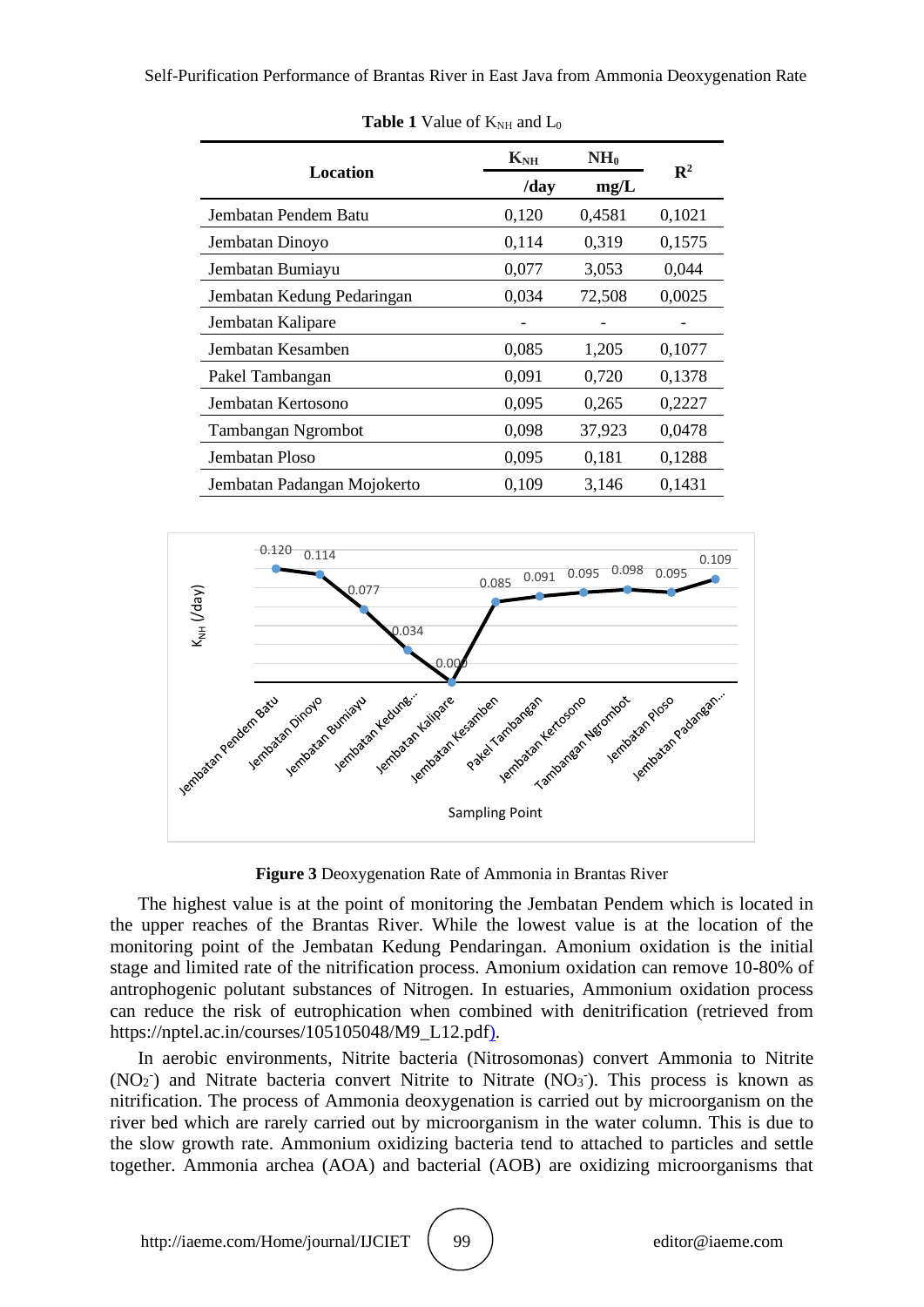have consistent distribution trend in sediments and rarely in the water column. AOA affiliation is a cluster of *Nitrososphaera, Nitrosopumilus and Nitrosotalea*. Generally *Nitrososphaera* is dominant in sediments, while *Nitrosopumilus* and *Nitrosotalea* are dominant in the water column. AOB affiliates include *Nitrosospira, Nitrosomonas*, and *Nitrosospir*a which are dominant in sediments and water columns. Ammonium and Carbon affect the abundance of AOA in sediments (retrieved from uapbd.edu/ce/nehreen/Lecture%204\_CE%20433.pdf). The high level of ammonia deoxygenation rate in the upper Brantas river in Jembatan Pendem, Batu city shows a higher AOA and AOB performance compared to other monitoring point locations. This AOA and AOB performance determines the self-recovery ability of the Brantas river from Ammonia pollutants.

The population of AOA and AOB in wastewater receiving river relates to the level of biological processing. Wastewater without biological treatment contains low abundance of nitrifying organism seeds. The secondary processing will contain high abundance of nitrifying organism seeds so that rate of ammonia oxidation increase (Grouz, 2015). Most of wastewater discharge in Brantas watershade still low performance in biological treatment (Hendriarianti, 2016).

Rate of deoxygenation Ammonia is influenced by Ammonia concentration, temperatur and dissolved oxygen. Temperature Brantas river sample this research measured 25°C and DO are ranged  $1.6 - 7.4$  mg  $/L$ . Rate of Nitrite oxidation will be greater than Ammonia oxidation in high Ammonia levels at temperatures over 18°C and opposited at low temperatures. Low DO conditions will cause more Nitrite accumulation at high temperatures (Weon, 2004). Temperature of Brantas river is high and DO in some sampling point are low, so it will be more Nitrit in this location. So, the self purification of Brantas from Ammonia need more review from the abundance of AOA and AOB and Nitrit oxidation.

## **4. CONCLUSIONS**

- The Brantas River Ammonia deoxygenation rates ranges from 0.034 /day to 0,120. The determination value,  $R^2$  is in the range 0.0025 - 0.2227.
- The high level of ammonia deoxygenation rate in the upper Brantas river in Jembatan Pendem, Batu city shows a higher AOA and AOB performance.
- The self purification of Brantas from Ammonia need more review from the abundance of AOA and AOB and Nitrit oxidation.

## **ACKNOWLEDGEMENT**

Special thank to Ministry of Research and Technology and Higher Educationfor funding this research through Letter of Agreement on Assignment of Implementation of Research Program Grants to lecturers of Surabaya VII Regional Kopertis Private Higher Education Year 2018, Number: 079 / SP2H / LT / K7 / 2018, dated February 26, 2018. We also thank to Perusahaan Jasa Tirta I, as Brantas River manager for technical assistance so we can complete this research.

## **REFERENCES**

- [1] I Dewata and Z Adri. 2018." Water Quality Assessment and Determining the Carrying Capacity of Pollution Load Batang Kuranji River". IOP Conf. Ser.: Mater. Sci. Eng. 335 012027
- [2] Ming Dou et al.2015. "Measurement and Assesment of Water Resources Carrying Capacity in Henan Provence, China". *Water Science and Engineering*, 8(2): 102e113